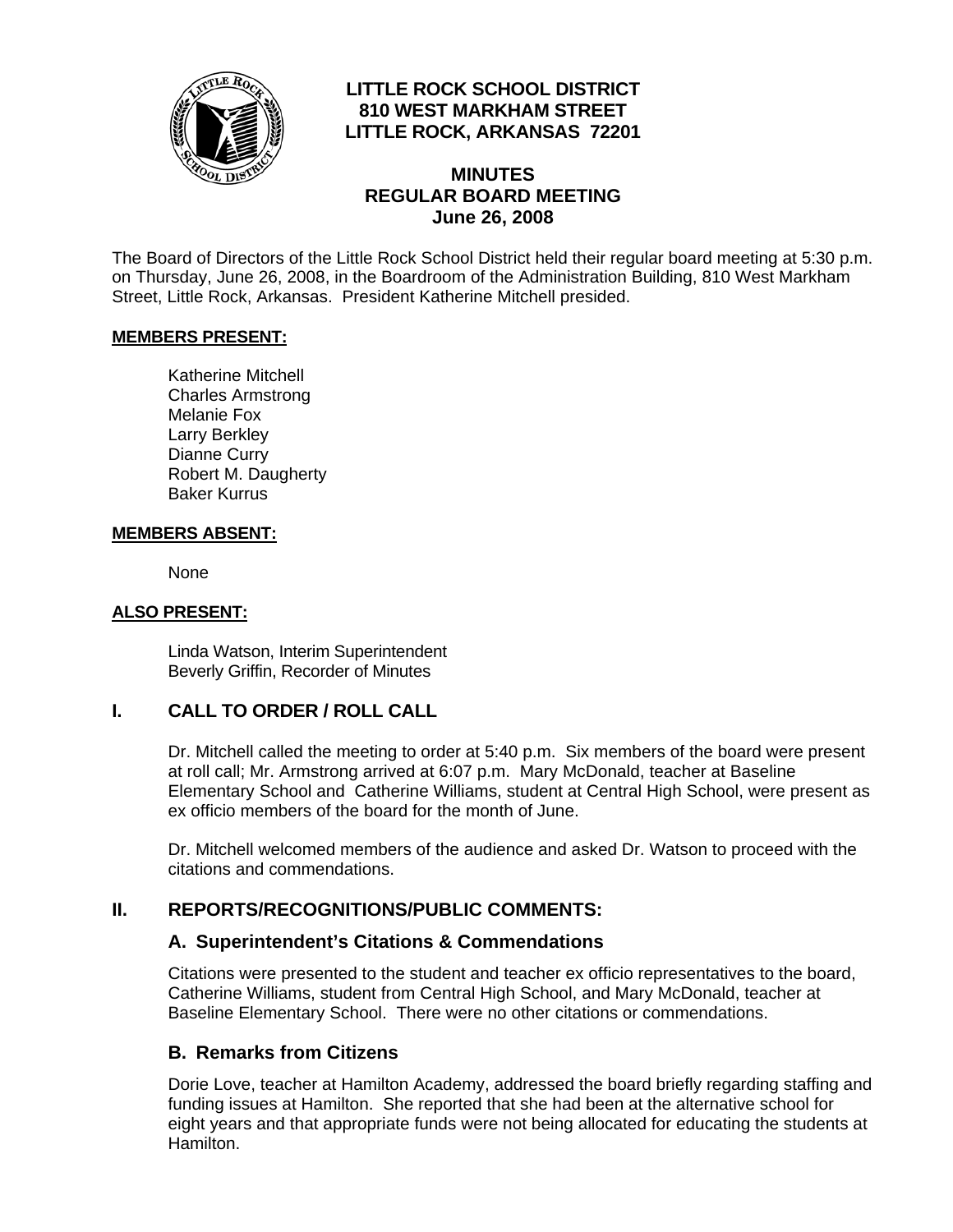Board Meeting June 26, 2008 Page 2

> Thomas Reinhart, also a teacher at Hamilton, spoke in support of comments made by Ms. Love and he invited board members to call him with questions.

# **C. Just Communities of Central Arkansas**

Ruth Shepherd, Executive Director of Just Communities of Central Arkansas, provided a report on *Unitown* participation in LRSD high schools. The program offers an opportunity for students to interact with other teens from diverse backgrounds and to work together to build positive relationships. JCCA works with the City of Little Rock's Racial & Cultural Diversity Commission to provide more opportunities for students to participate and be involved in diversity workshops and activities. Ingrid Castrillo and Chris Love, *Unitown* counselors, provided their personal perspective on *Unitown* experiences and asked the board to continue to support JCCA and *Unitown*.

# **D. Little Rock PTA Council**

Patty Barker, president of the LR PTA Council, addressed the board and expressed support for the JCCA diversity projects. She reported that a Council planning meeting was held on June  $10<sup>th</sup>$  for the upcoming school year to establish goals for the PTA council and individual units. She reported that PTA officers serve as ambassadors to the individual school units and are available to assist them in becoming more successful advocates for parents and teachers. She thanked the board and the administration for continuing the per membership allocations that assist with the operations of the council.

# **E. Little Rock Classroom Teachers Association**

No report.

# **III. REPORTS AND COMMUNICATIONS:**

# **A. Remarks from Board Members**

No remarks.

# **B. Legal Update**

No report.

# **C. Budget Update**

Jean Ring reported to the board regarding recent meetings with the Pulaski County tax collector, the assessors' offices and the ADE finance department. At this time there are no firm revenue projections to report and no way to complete the final budget documents without the additional revenue information.

She reported that no financial reports would be included with the July agenda and that the end-of-the-year reports would be compiled and presented for the board's review in August.

# **D. Internal Auditors Report**

Mr. Becker's report was printed in the board's agenda.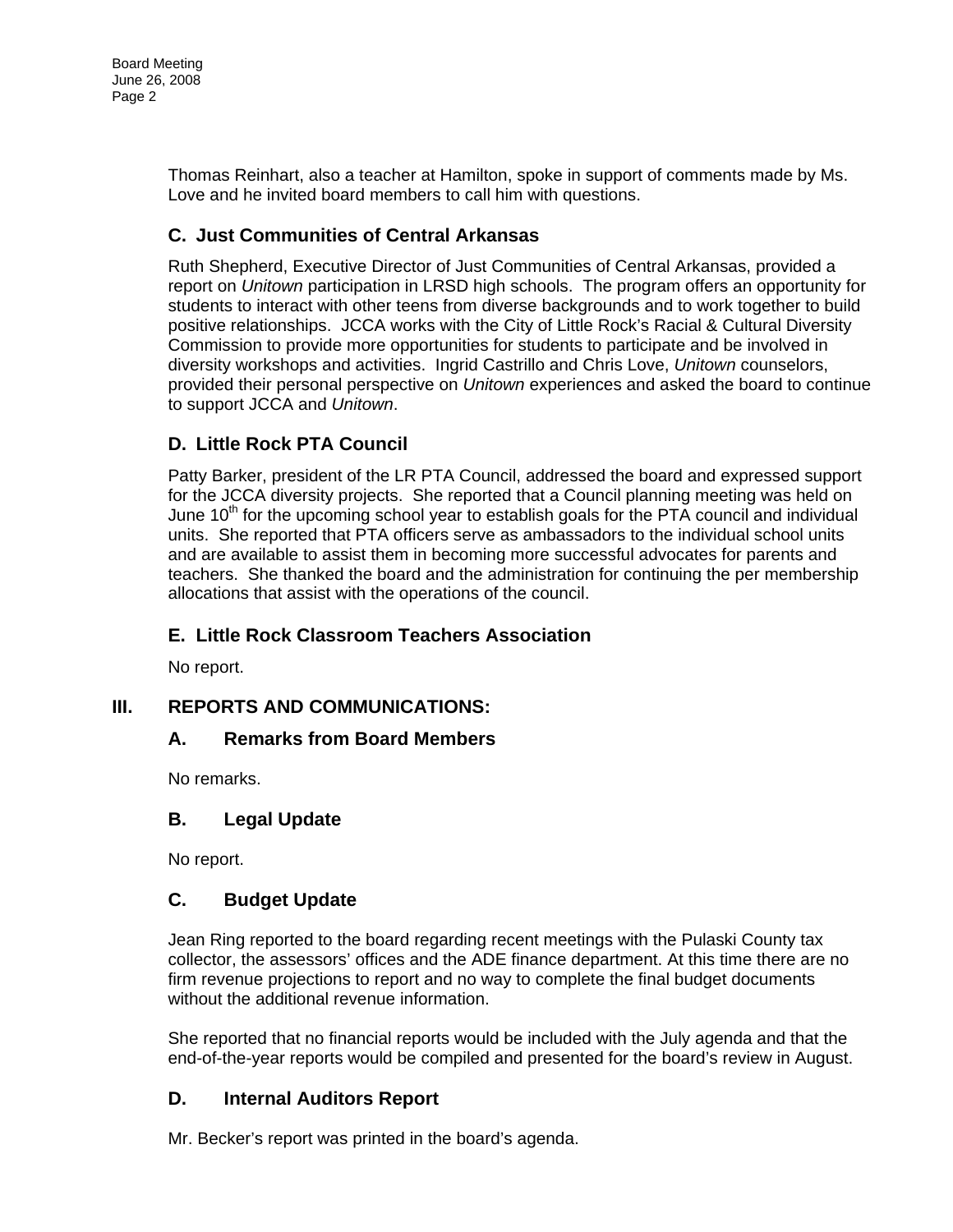# **V. APPROVAL OF ROUTINE MATTERS**

#### **A. Minutes**

Minutes from the board meeting held on May 22, 2008 and from a special meeting held on June 12, 2008 were presented for the board's review and approval. Ms. Fox made a motion to approve the minutes as submitted. Mr. Armstrong seconded the motion and it **carried unanimously.** 

### **VI. BOARD POLICY AND REGULATIONS REVIEW**

### **A. First Reading Board Policy GBN: Reporting Child Abuse**

The board was asked to approve Policy **GBN, Reporting Child Abuse** on first reading. A 2007 state law, ACA 12-12-507, requires that suspected child abuse and neglect be reported directly to the appropriate state agencies without an employee having to ask for permission to make such report. Supervisors may not require employees to ask permission or notify anyone before calling the hotline or other agency.

Mr. Berkley moved to approve the policy as submitted on first reading; Ms. Fox seconded the motion and it **carried unanimously**. Policy GBN will be submitted for second reading in July.

#### **B. First Reading Board Policy DIE: Audits / Financial Monitoring**

Revised policy **DIE, Audits / Financial Monitoring,** was presented for first reading approval. This revision establishes an audit committee to enhance the district's auditing and financial monitoring procedures. The committee will represent the Board of Directors in oversight and internal controls and compliance. Dr. Daugherty made a motion to approve the policy on first reading; Ms. Curry seconded the motion and it **carried 6-1**, with Mr. Kurrus voting no. The policy will be presented for second reading in July.

# **VII. ADMINISTRATION**

#### **A. Recommendations for Organizational Realignment**

Dr. Watson presented a plan for reorganizing the district's administration to realign staff and provide more comprehensive support for schools in meeting the requirements of the ADE and ACSIP plans. Ms. Curry and Ms. Fox expressed support for the recommendations but asked that the administration keep the board informed of the budgetary implications of the plan as the revenue projections are received. Dr. Daugherty also spoke in support of the plan.

Mr. Berkley expressed concern regarding accountability and how the new level of administration will be monitored for effectiveness. His concerns were that a "new bureaucratic level" will not be favored by principals or teachers at the school level. Mr. Kurrus concurred and stated that the principals should be held accountable for everyone in their building; removing that authority and providing another layer of administration will not resolve the achievement issues.

Dr. Watson responded to questions from the board regarding the upcoming planning for budgets in the 2008-09 and 2009-10 school years. Mr. Glasgow responded to questions regarding accountability planning and discussed how the coaches will be used to support the teachers in the classrooms.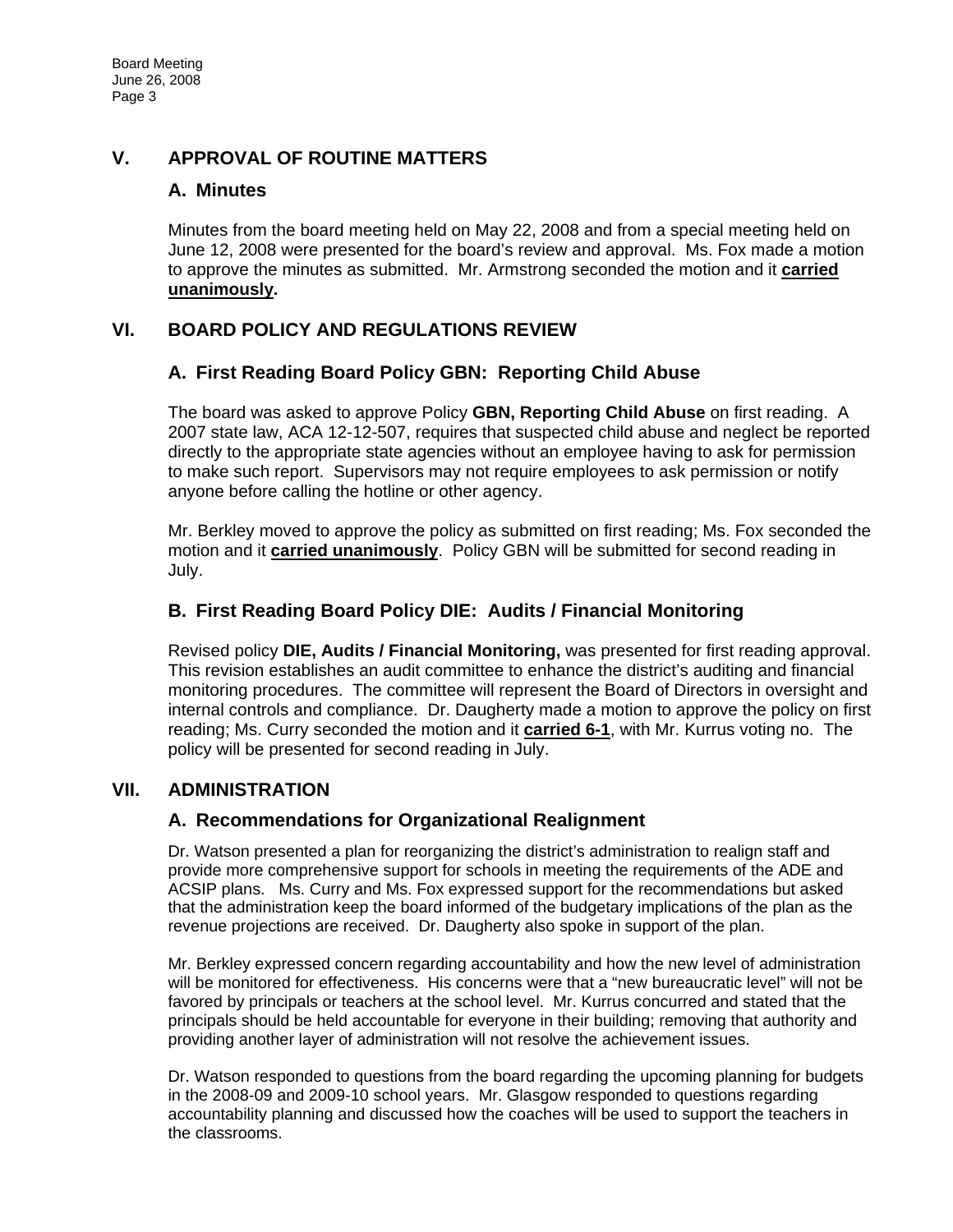Dr. Daugherty made a motion to approve the realignment as presented; Mr. Armstrong seconded the motion, and it **carried 4-3**, with Mr. Berkley, Ms. Fox & Mr. Kurrus voting no.

# **VIII. EDUCATIONAL SERVICES**

#### **A. 2008-2009 Evaluation Agenda**

The annual administrative recommendation for program evaluation was provided for the board's review and approval. Policy IL and regulations IL-R provide guidelines for completing both internal and external review of programs by district evaluation staff and external evaluators.

The recommendation provided an estimated cost of \$239,000 to complete evaluations in three programs or areas:

- − Continued evaluation of six literacy programs for pre-kindergarten through grade six – Pre-K, Reading Recovery, Comprehensive Literacy, Reading First, Success for All, and Accelerated Reader
- − Continued evaluation of five Pre-Algebra / Algebra Programs Middle School Math, Pre-Algebra, Algebra, SMART/THRIVE, and Math Journeys
- − Informal assessments of READ 180, Compass Learning, A+, and class-size reduction efforts

Ms. Curry made a motion to approve the evaluation agenda as presented. Dr. Daugherty seconded the motion and it **carried unanimously**.

#### **B. Grants Update**

As requested by the board, a written summary report on the status of various grants received and pending was provided as part of the agenda. This report covered the period beginning in July 2006 through May 2008.

# **C. PRE Report on Standardized Test Scores**

Dr. DeJarnette provided a brief overview of the results of standardized tests. Copies of the reports were included in the board's agenda.

#### **IX. HUMAN RESOURCES**

#### **A. Personnel Changes**

Routine personnel changes were printed in the board's agenda. Dr. Daugherty made a motion to approve the personnel items as submitted. Ms. Curry seconded the motion and it **carried unanimously.**

The recommendation to appoint Richard Mills as the principal of Geyer Springs Elementary School was also provided. Ms. Fox made a motion to approve the appointment. Mr. Armstrong seconded the motion, and it **carried 6-0**. *(Ms. Curry was absent at the recording of the vote.)*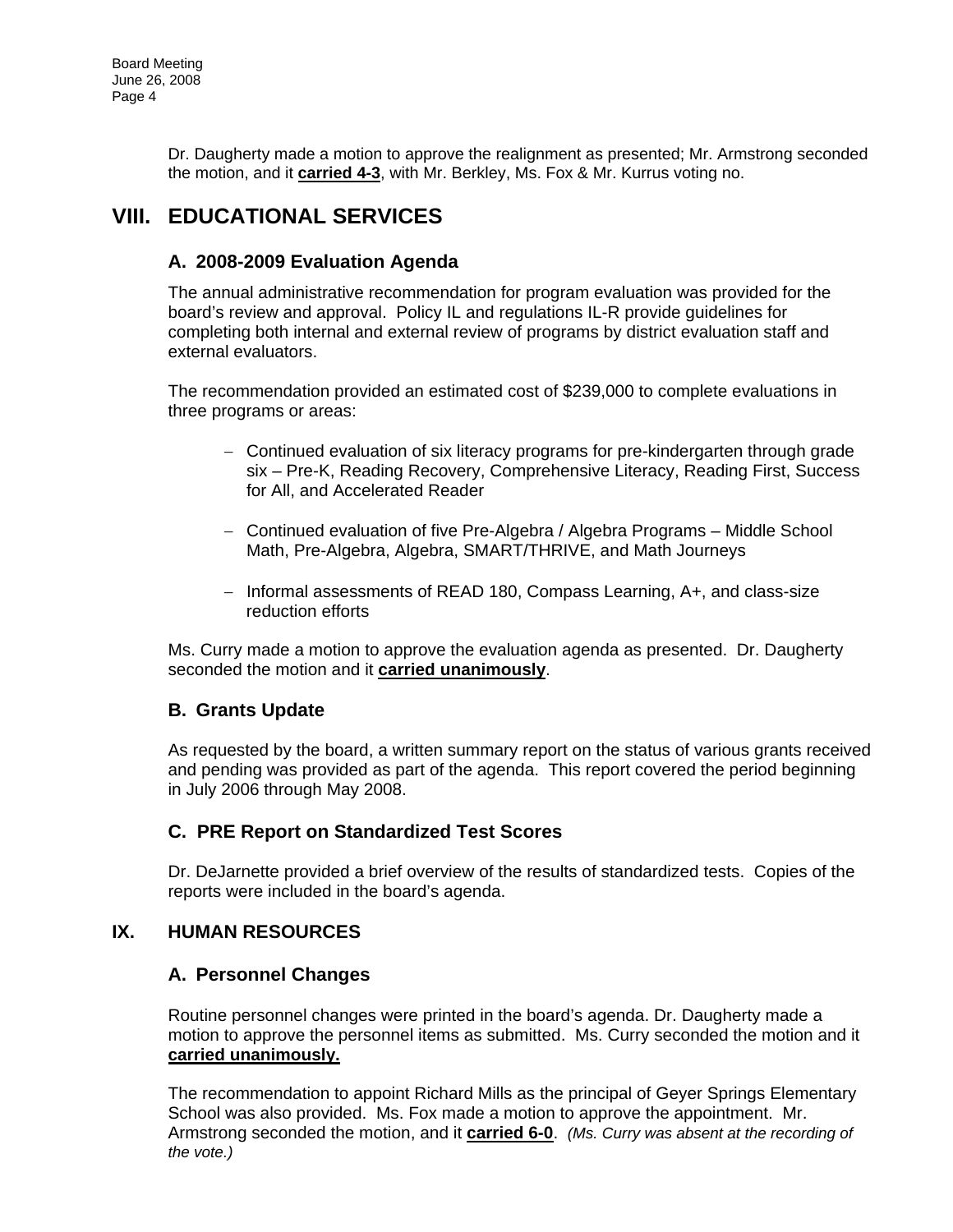### **B. Report: In-House Legal Counsel**

David Hartz prepared a report at the request of the board regarding establishing an office of In-house legal counsel. The administration did not make a recommendation but provided the report for information only.

# **X. FINANCE & SUPPORT SERVICES**

### **A. Donations of Property**

The Board was asked to approve the acceptance of recent donations to schools and departments within the District. The donations are listed in the following chart. Student ex officio, Catherine Williams, read the items listed in the Board's agenda. Ms. Fox made a motion to accept the donated items, Ms. Curry seconded the motion and it **carried unanimously**.

| <b>SCHOOL/DEPARTMENT</b>   | <b>ITEM</b>                                                             | <b>DONOR</b>                                              |
|----------------------------|-------------------------------------------------------------------------|-----------------------------------------------------------|
| <b>Bale Elementary</b>     | \$500 cash deposited to the school's<br>activity fund                   | Bale PYA                                                  |
| Central High School        | Tiger painting valued at approx. \$200                                  | Mary Jane Bond on behalf of Ralph<br>Erwin, class of 1957 |
| Chicot Elementary          | \$300 cash toward rental of Fun-Dunk<br>equipment for Field Day, May 30 | Landers Chrysler / Jeep / Dodge                           |
|                            | \$100 cash for Field Day, May 30                                        | Landscape Technologies & Assoc.                           |
| <b>Wilson Elementary</b>   | \$300 cash for Field Day                                                | Affirmative Risk Management                               |
|                            | \$525 cash for Field Day                                                | St. Andrew's Church                                       |
| <b>Woodruff Elementary</b> | \$200 cash for incentives and materials<br>for faculty & staff          | DaySprings Behavioral Health<br>Services of AR            |

**DONATIONS** 

#### **B. GAAP Financial Statements and Audit Report for June 30, 2007 and Extension of Professional Services**

Jean Ring presented information on the annual audit prepared by the accounting firm of Thomas & Thomas. Mr. Don Smith was present to respond to questions from the board. Ms. Fox moved to approve the audit as submitted. Ms. Curry seconded the motion and it **carried 6-0-1**, with Mr. Armstrong abstaining.

In addition to approving the audit, the superintendent requested an extension of the professional services contract currently in effect with Thomas & Thomas through 2008. Ms. Fox, moved to approve the recommendation; Mr. Kurrus seconded the motion and it **carried unanimously**.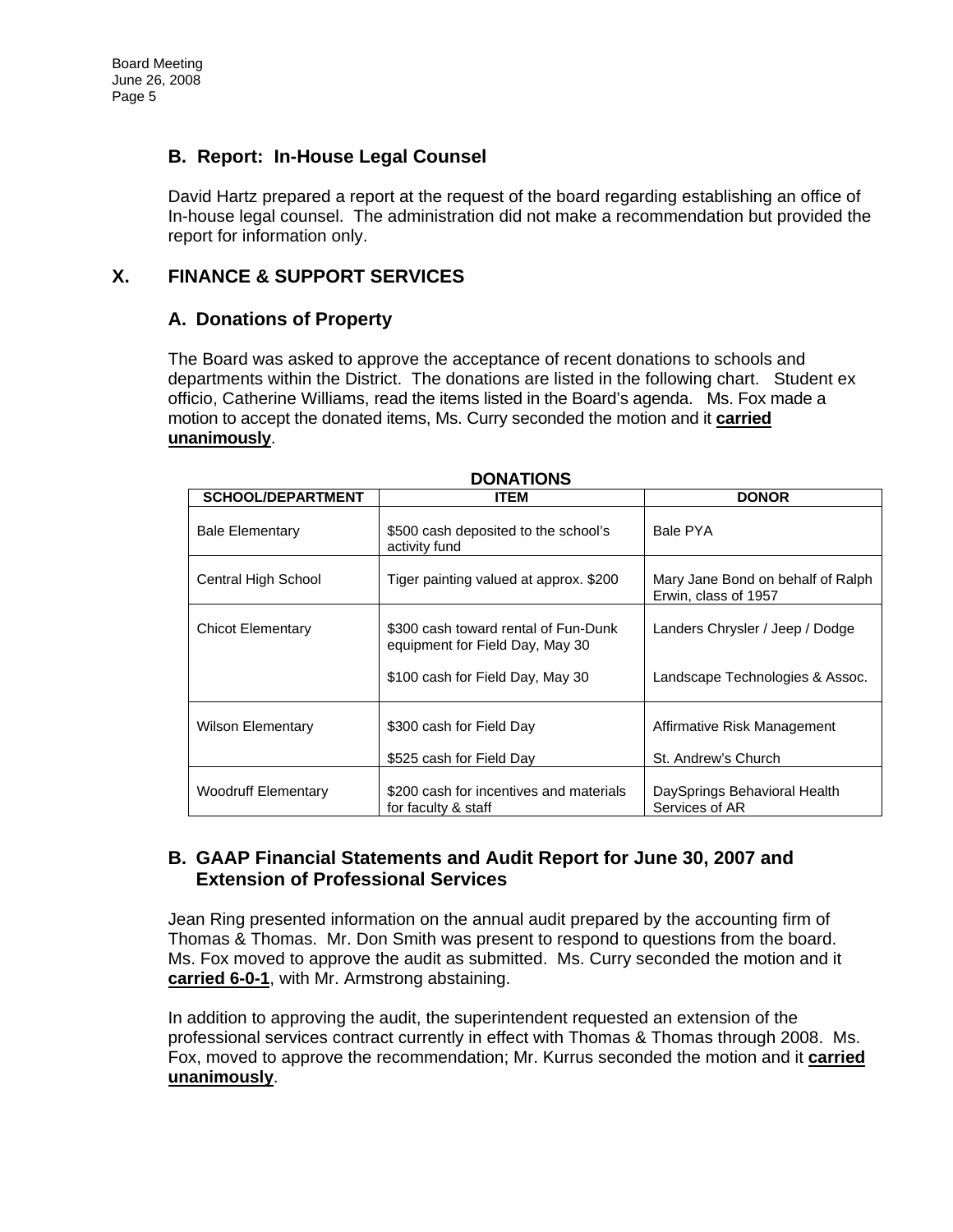#### **C. Issuance of Construction Bonds**

A 5-mill tax increase was approved by Little Rock voters in May 2000 which provided \$190,000,000 in refunding and construction bonds. Since that time, \$176,805,000 in bonds have been issued and used to provide the funding for construction projects across the district. \$13,185,000 of these bonds remain unsold.

The board was asked to approve a resolution authorizing the issuance of the remaining \$13,195,000 in bonds to be used to fund construction of the new west Little Rock school. Approval of the resolution would grant authority to Stephens, Inc. to submit a competitive bid and conduct a public sale of the bonds. Ms. Fox moved to approve the resolution; Mr. Armstrong seconded the motion and it **carried 6 – 0.** *(Dr. Daugherty was absent at the time of the vote.)* 

# **D. Proposed Budget for Annual School Election**

The proposed budget of expenditures for the annual school election in 2009-2010 was provided as required by Arkansas Code Ann. 6-13-622. The board was asked to approve the budget and the resolution for publication as required. Ms. Fox made a motion to approve the resolution; Ms. Curry seconded the motion and it **carried unanimously**.

### **E. Request for Financial Audit to be Performed by the State**

Information was provided as requested by Mr. Armstrong on the feasibility of requesting a financial audit by the state of Arkansas' Division of Legislative Audit. The agenda included the basic information required for requesting such an audit and the board briefly discussed the time requirements for making the request. Mr. Armstrong made a motion to table the issue for later consideration; Mr. Kurrus seconded the motion and it **carried unanimously**.

#### **F. May 2008 Financial Statements**

The May 2008 financial reports were included in the agenda. Ms. Ring previously reported that no reports would be provided at the July board meeting due to the end-of-year closing of the books.

#### **XI. CLOSING REMARKS**

Dr. Watson reminded the board that summer school was in session. There was no additional information to report.

The board took a brief recess at 7:35 p.m. and returned to conduct employee hearings at 8:00 p.m. *Ms. Curry did not return.*

#### **XII. EMPLOYEE HEARINGS**

**Kurvis Dunhoo,** assistant head custodian at Central High School, was represented by Grainger Ledbetter, Executive Director of the Classroom Teachers Association. Mr. Dunhoo reported that he had been in the district for 18 years, 17 of those assigned to Central High. He had served as assistant head custodian for eight years, and he reported that during vacancies in the head custodian's position, he had served as interim head custodian until the position was filled. Mr. Dunhoo stated that he felt he had the qualifications to serve as the head custodian.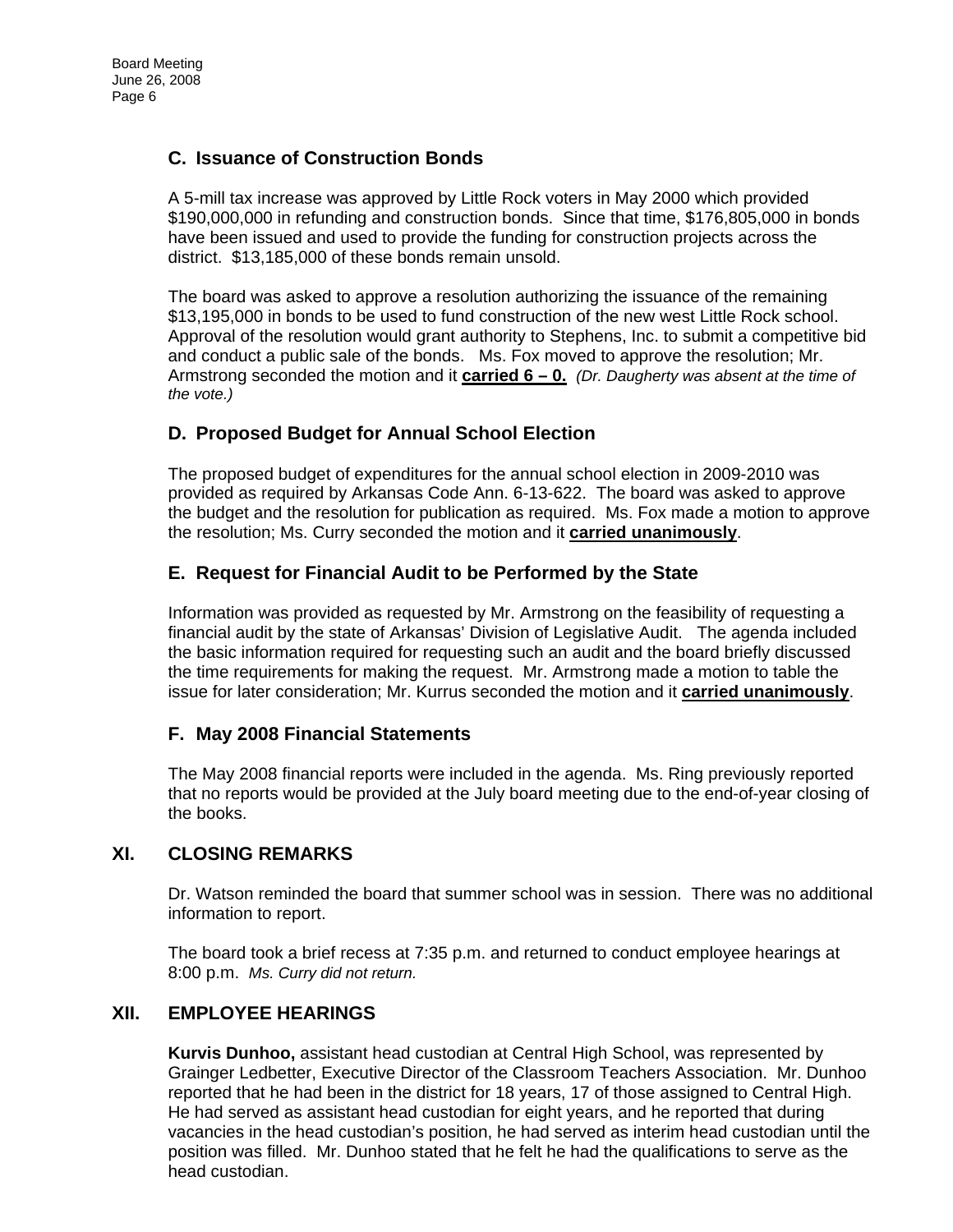As a witness for the district, John Blaylock, custodial manager, reported that he participated in the hiring of custodians by serving on the interview team at the principals' request. He reported that he felt the applicant selected for the head custodian position at Central had more experience and was a better candidate for the full-time position.

Mr. Chestine Sanders, custodial supervisor, was also a witness for the district. He responded to questions regarding his role in making recommendations for staffing at the head custodial level. He reported that Mr. Dunhoo was a good worker, but that he didn't feel that he had the leadership and "people" skills needed to serve in a supervisory capacity. Mr. Sanders stated that he had recommended to Mr. Dunhoo that he apply for a head custodial position at a smaller school in order to build his level of communication and supervisory experience.

Nancy Rousseau, Central High School principal, reported that she had interviewed for the head custodial position with the assistance of Mr. Blaylock, and that she believed the applicants received a fair and impartial interview. She stated that Mr. Dunhoo performs satisfactorily when he is at work, but that regular attendance had been a problem, especially when he missed major events or important occasions. As an example, she reported that Mr. Dunhoo had taken his vacation the first week of school, had missed freshman orientation, and had missed open house. She reported that he did a satisfactory job as the assistant custodian, but that she had selected the other applicant because of his level of previous supervisory experience and his leadership abilities.

Mr. Ledbetter interviewed Mr. Dunhoo and provided information for the board's consideration. Mr. Dunhoo provided copies of his performance evaluations, all indicating "satisfactory" performance. Mr. Dunhoo stated that he felt that he had the necessary experience and that he should have been placed as head custodian due to his seniority and qualifications.

Mr. Ledbetter asked the board to find in favor of Mr. Dunhoo and to appoint him to the first head custodial position available at the high school level.

The board took a brief recess and returned from executive session at 9:13 p.m. Dr. Mitchell reported that there was no action taken.

Mr. Berkley made a motion to support the administration's position and the decision to place another more experienced applicant in the position of head custodian at Central High. Ms. Fox seconded the motion, and it failed **3-2-1**. Dr. Mitchell and Dr. Daugherty voted no; Mr. Armstrong abstained.

The board questioned Mr. Hartz about the vote and the impact it would have on Mr. Dunhoo's current position at Central. Mr. Hartz will visit with legal counsel tomorrow regarding Mr. Dunhoo's future assignment and make a recommendation to the superintendent.

*Mr. Berkley left the meeting prior to the beginning of the second hearing.*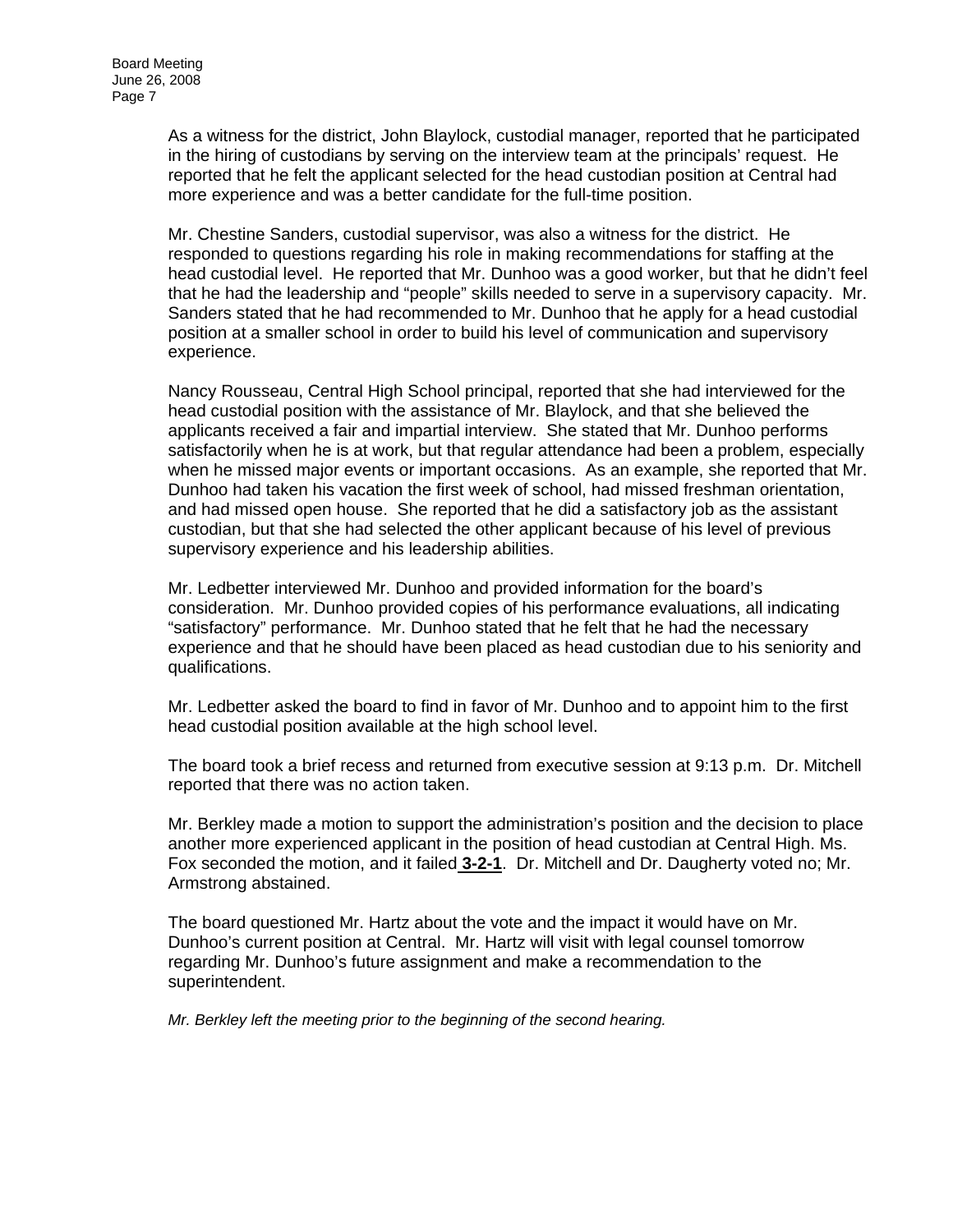**Bart Steadman**, maintenance employee at Parkview High School, was also represented by Grainger Ledbetter.

David Hartz provided background information regarding Mr. Steadman's employment status. Mr. Steadman had applied for a building engineer's position at Parkview which had been reinstated after being eliminated by the 2005 reorganization. Mr. Steadman received the "soft landing" afforded all employees affected by the reorganization and was appointed to a custodial / building engineer position, splitting his time between Parkview and Henderson. When the building engineer's position at Parkview was reinstated in March 2007, Mr. Steadman asked to be reappointed; he applied for the position, but was not selected.

Jerry McClure, building engineer foreman, was a witness for the district. He reported that his responsibilities included supervising and assisting building engineers, and that he had served in this capacity for eight years. He had also participated in the interviews for the Parkview building engineer position. It was his belief that the candidate who was selected was more qualified and better suited for the position and that his references had provided highly favorable recommendations.

Linda Brown, principal at Parkview, reported that she had served approximately 34 years in the district. She discussed the high points of the resume of the applicant selected, noting that he had served in the Navy, that his resume included references from both full and part time positions, and that he had interviewed well. She reported that she had never evaluated Mr. Steadman when he was at Parkview because performance evaluations at that time were done by the custodial supervisors instead of the building principals. She reported that the building engineers' position was reinstated due to the high level of maintenance needs at the building; there were only two applicants interviewed. She stated that the candidate selected was dependable, trustworthy, and a team-player and that she felt she selected the right person for the position.

Mr. Ledbetter addressed the board, asking them to find that Mr. Steadman had been treated unfairly. He suffered a reduction in pay and an applicant from outside the district was selected for the position that Mr. Steadman had the qualifications to hold. He stated that Mr. Steadman's five years of experience in the job at Parkview should have given him preference. He asked the board to place Mr. Steadman in the first available building engineer position and to compensate him for the difference in the salary he had received since the other applicant was placed in the position.

The board convened an executive session to deliberate the issues. They returned from executive session at 10:30 p.m. and reported no action taken.

Mr. Kurrus made a motion to uphold Mr. Steadman's grievance to the extent that he be paid as if he were the building engineer and had been hired as the building engineer at Parkview. The motion further authorized the superintendent to administratively place Mr. Steadman in a suitable position at her discretion. Mr. Steadman was asked to apply and interview for any comparable jobs for which he is qualified, but that he be paid at the level of the building engineer at Parkview. Mr. Armstrong seconded the motion and it **carried unanimously**.